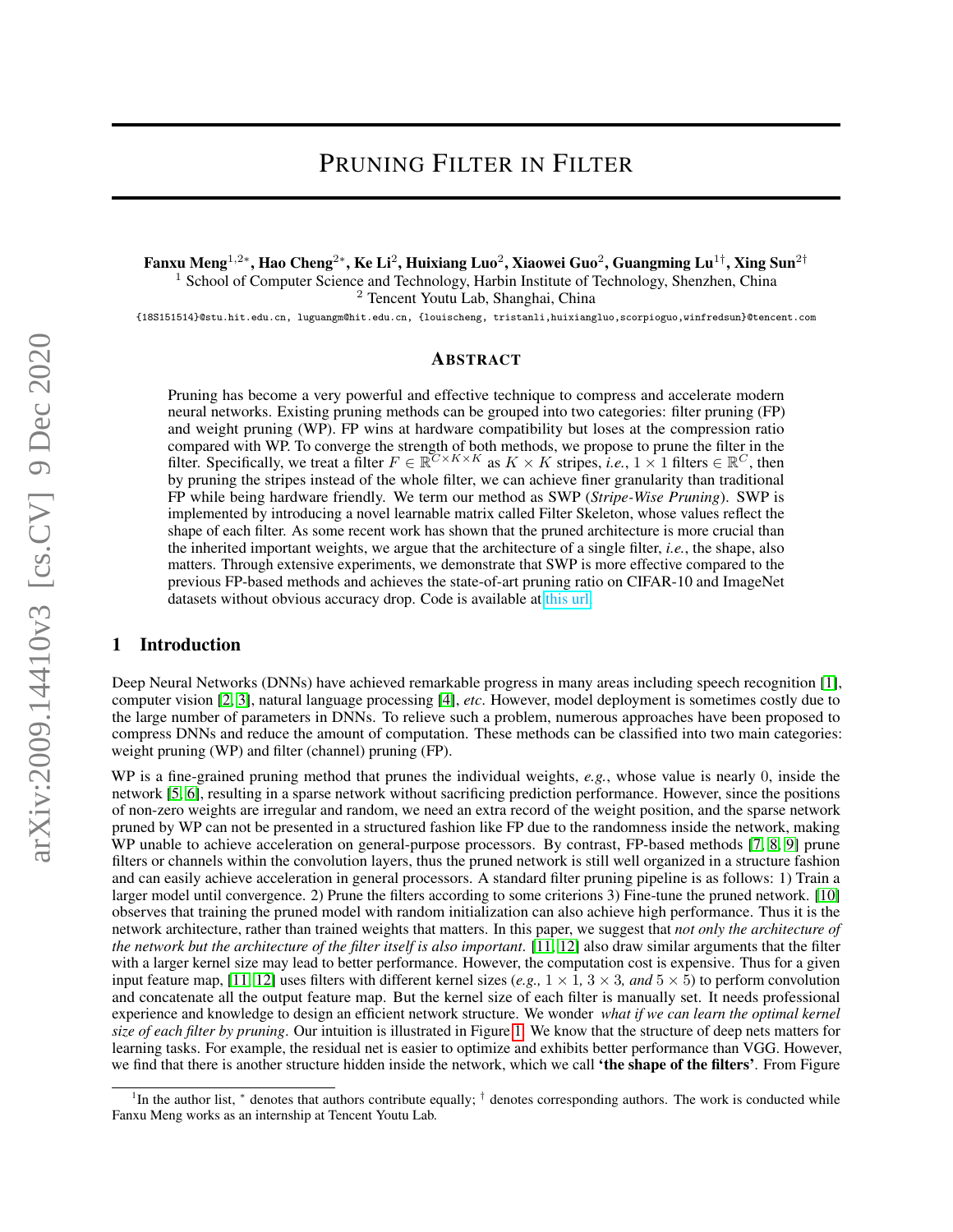

<span id="page-1-0"></span>Figure 1: The left figure shows two network structures. The right figure visualizes the average  $l_1$  norm of the filters along the channel dimension in a learned VGG16.

[1,](#page-1-0) not all the stripes in a filter contribute equally [\[13\]](#page-8-12). Some stripes have a very low  $l_1$  norm indicating that such stripes can be removed from the network. The shape that maintains the function of the filter while leaving the least number of stripes is named optimal shape. To capture the 'filter shape' alongside the filter weights, we propose 'Filter Skeleton (FS)' to learn this 'shape' property and use FS to guide efficient pruning (i.e. learn optimal shape) (See Section [3\)](#page-2-0). Compared to the traditional FP-based pruning, this pruning paradigm achieves finer granularity since we operate with stripes rather than the whole filter.

Similarly, group-wise pruning, introduced in [\[14,](#page-8-13) [15,](#page-8-14) [16\]](#page-8-15) also achieves finer granularity than filter/channel pruning, which removes the weights located in the same position among all the filters in a certain layer. However, group-wise pruning breaks the independent assumption on the filters. For example, the invalid positions of weights in each filter may be different. By regularizing the network using group-wise pruning, the network may lose representation ability under a large pruning ratio (see Section [4.2\)](#page-5-0). In this paper, we also offer a comparison to group-wise pruning in the experiment. In contrast, SWP keeps each filter independent with each other which does not break the independent assumption among the filters. Throughout the experiments, SWP achieves a higher pruning ratio compared to the filter-wise, channel-wise, and group-wise pruning methods. We summarize our main contributions below:

- We propose a new pruning paradigm called SWP. SWP achieves a finer granular than traditional filter pruning and the pruned network can still be inferred efficiently.
- We introduce Filter Skeleton (FS) to efficiently learn the shape of each filter and deeply analyze the working mechanism of FS. Using FS, we achieve the state-of-art pruning ratio on CIFAR-10 and ImageNet datasets without obvious accuracy drop.

# 2 Related Work

Weight pruning: Weight pruning (WP) dates back to optimal brain damage and optimal brain surgeon [\[17,](#page-8-16) [18\]](#page-8-17), which prune weights based on the Hessian of the loss function. [\[5\]](#page-8-4) prunes the network weights based on the  $l_1$  norm criterion and retrain the network to restore the performance and this technique can be incorporated into the deep compression pipeline through pruning, quantization, and Huffman coding [\[6\]](#page-8-5). [\[19\]](#page-8-18) reduces the network complexity by making on-the-fly connection pruning, which incorporates connection splicing into the whole process to avoid incorrect pruning and make it as continual network maintenance. [\[20\]](#page-8-19) removes connections at each DNN layer by solving a convex optimization program. This program seeks a sparse set of weights at each layer that keeps the layer inputs and outputs consistent with the originally trained model. [\[21\]](#page-8-20) proposes a frequency-domain dynamic pruning scheme to exploit the spatial correlations on CNN. The frequency-domain coefficients are pruned dynamically in each iteration and different frequency bands are pruned discriminatively, given their different importance on accuracy. [\[22\]](#page-8-21) divides each stripe into multiple groups, and prune weights in each group. However, one drawback of these unstructured pruning methods is that the resulting weight matrices are sparse, which cannot lead to compression and speedup without dedicated hardware/libraries [\[23\]](#page-8-22).

Filter/Channel Pruning: Filter/Channel Pruning (FP) prunes at the level of filter, channel, or even layer. Since the original convolution structure is still preserved, no dedicated hardware/libraries are required to realize the benefits. Similar to weight pruning [\[5\]](#page-8-4), [\[7\]](#page-8-6) also adopts  $l_1$  norm criterion that prunes unimportant filters. Instead of pruning filters, [\[8\]](#page-8-7) proposed to prune channels through LASSO regression-based channel selection and least square reconstruction. [\[9\]](#page-8-8) optimizes the scaling factor  $\gamma$  in the BN layer as a channel selection indicator to decide which channel is unimportant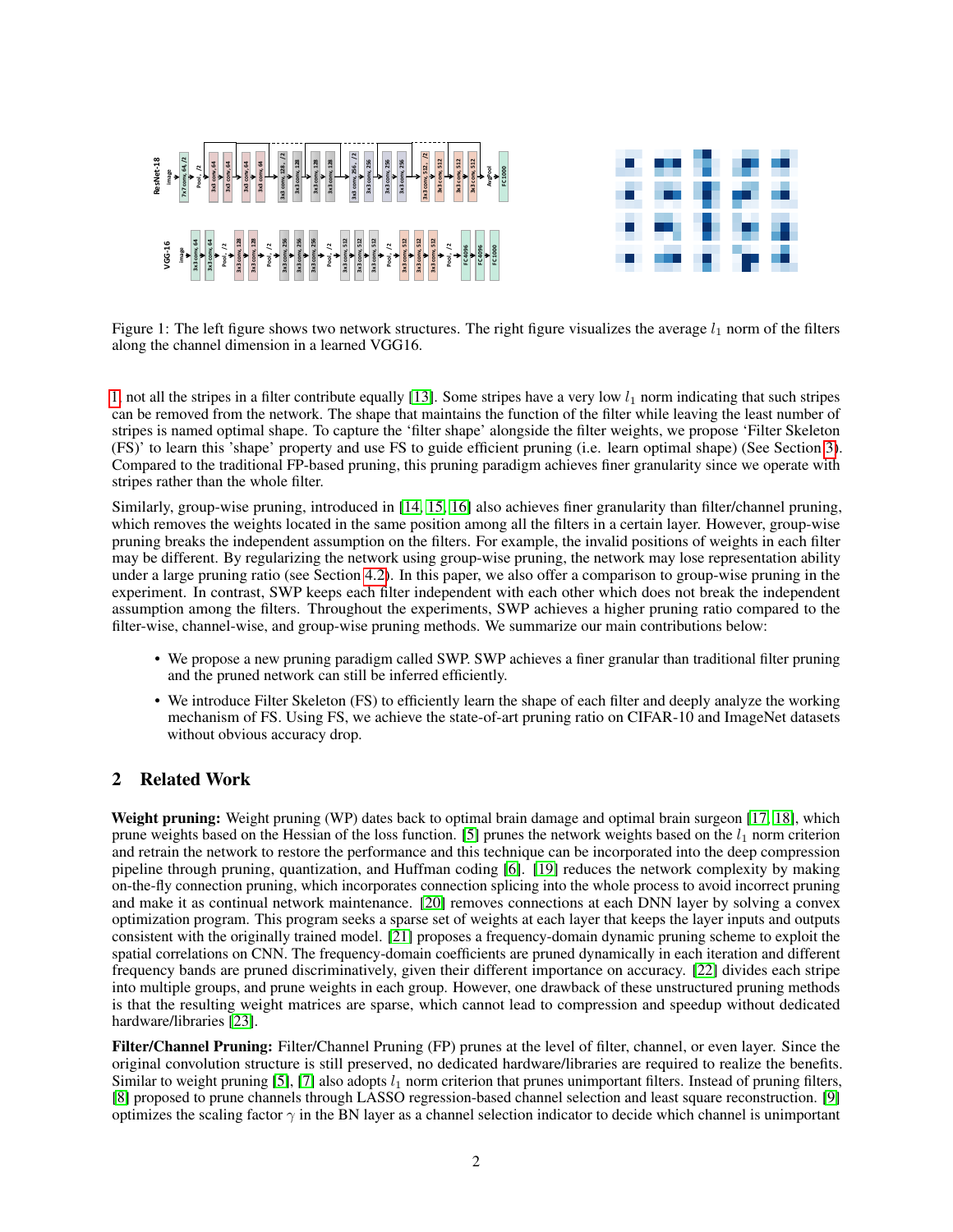

<span id="page-2-3"></span><span id="page-2-1"></span>Figure 2: The visualization of different types of pruning.

Table 1: Test accuracy of each network that only learns the 'shape' of the filters.

| Dataset    | <b>Backbone</b>      | Test accuracy |  |
|------------|----------------------|---------------|--|
|            | VGG16                | 79.83         |  |
| $CIFAR-10$ | ResNet <sub>56</sub> | 83.82         |  |
|            | MobileNetV2          | 83.52         |  |

and can be removed. [\[24\]](#page-9-0) introduces ThiNet that formally establish filter pruning as an optimization problem, and reveal that we need to prune filters based on statistics information computed from its next layer, not the current layer. Similarly, [\[25\]](#page-9-1) optimizes the reconstruction error of the final response layer and propagates an 'importance score' for each channel. [\[26\]](#page-9-2) first proposes that utilize AutoML for Model Compression which leverages reinforcement learning to provide the model compression policy. [\[27\]](#page-9-3) proposes an effective structured pruning approach that jointly prunes filters as well as other structures in an end-to-end manner. Specifically, the authors introduce a soft mask to scale the output of these structures by defining a new objective function with sparsity regularization to align the output of the baseline and network with this mask. [\[28\]](#page-9-4) introduces a budgeted regularized pruning framework for deep CNNs that naturally fit into traditional neural network training. The framework consists of a learnable masking layer, a novel budget-aware objective function, and the use of knowledge distillation. [\[29\]](#page-9-5) proposes a global filter pruning algorithm called Gate Decorator, which transforms a vanilla CNN module by multiplying its output by the channel-wise scaling factors, i.e. gate, and achieves state-of-art results on CIFAR dataset. [\[30,](#page-9-6) [10\]](#page-8-9) deeply analyze how initialization affects pruning through extensive experimental results.

Group-wise Pruning: [\[14,](#page-8-13) [15\]](#page-8-14) introduces group-wise pruning, that learns a structured sparsity in neural networks using group lasso regularization. The group-wise pruning can still be efficiently processed using 'im2col' implementation as filter-wise and channel-wise pruning. [\[31\]](#page-9-7) further explores a complete range of pruning granularity and evaluate how it affects the prediction accuracy. [\[16\]](#page-8-15) improves the group-wise pruning by proposing a dynamic regularization method. However, group-wise pruning removes the weights located in the same position among all the filters in a certain layer. Since invalid positions of each filter may be different, group-wise pruning may cause the network to lose valid information. In a contrast, our approach keeps each filter independent with each other, thus can lead to a more efficient network structure. Different types of pruning are illustrated in Figure [2.](#page-2-1)

Mask in Pruning: Using a (soft) mask to represent the importance of component in network has been thoroughly studied in the work of pruning [\[32,](#page-9-8) [33,](#page-9-9) [34,](#page-9-10) [35,](#page-9-11) [27,](#page-9-3) [36,](#page-9-12) [37,](#page-9-13) [9,](#page-8-8) [8\]](#page-8-7). However, most work design the masks in terms of the filter or channels, few works pay attention to stripes. Also, Filter Skeleton (FS) is not just a mask, we consider each filter has two properties: weight and shape. FS is to learn the 'shape' property. From Section [3.1](#page-2-2) in the paper, the network still has a good performance by only learning the 'shape' of the filters, keeping the filter weight randomly initialized.

## <span id="page-2-0"></span>3 The proposed Method

### <span id="page-2-2"></span>3.1 Filter Skeleton (FS)

FS is introduced to learn another important property of filters alongside their weight: *shape*, which is a matrix related to the stripes of the filter. Suppose the *l*-th convolutional layer's weight  $W^l$  is of size  $\mathbb{R}^{N \times C \times K \times K}$ , where N is the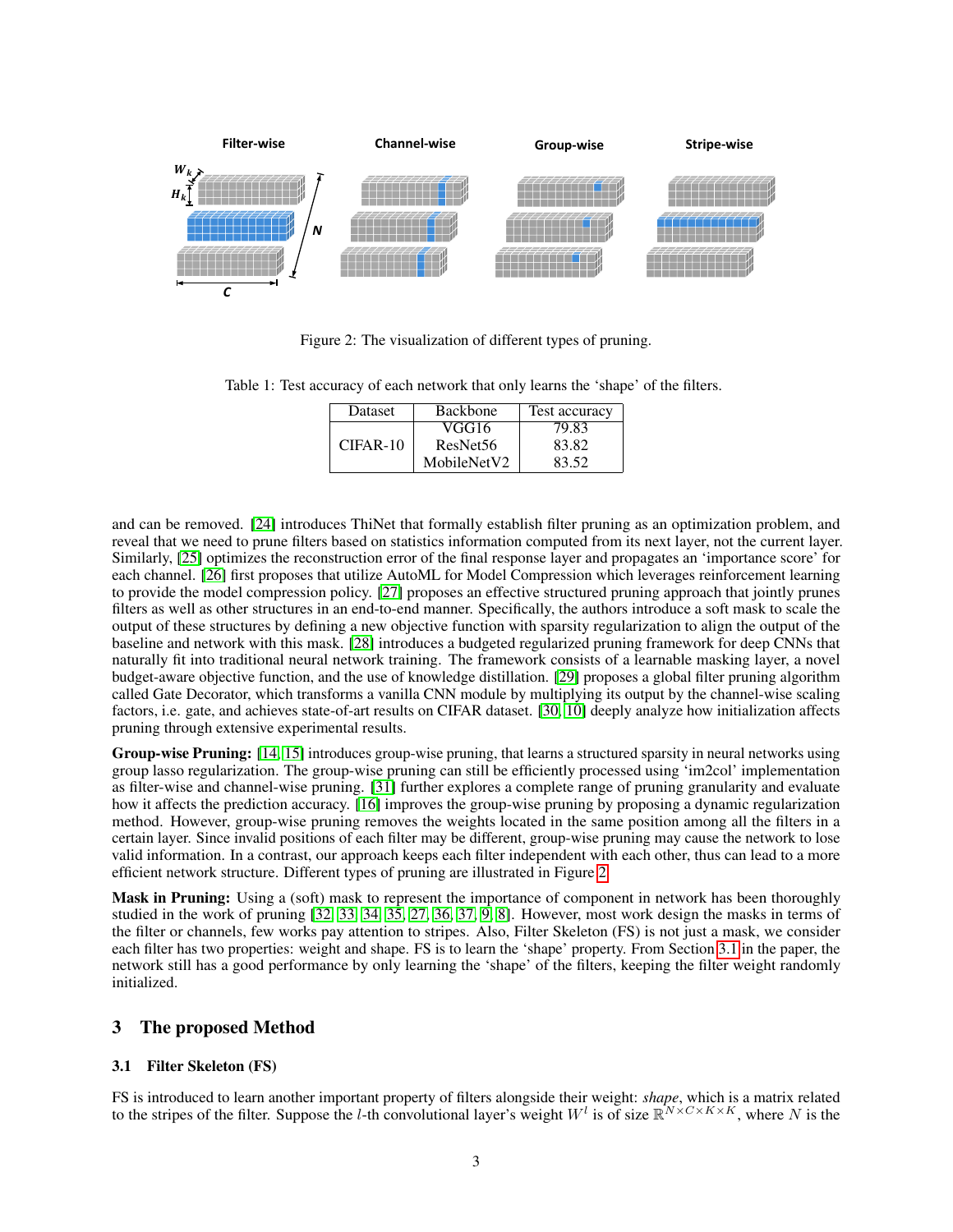

<span id="page-3-1"></span>Figure 3: Traing and inference with Filter Skeleton (FS).

number of the filters, C is the channel dimension and K is the kernel size. Then the size of FS in this layer is  $\mathbb{R}^{N \times K \times K}$ . *I.e.,* each value in FS corresponds to a strip in the filter. FS in each layer is firstly initialized with all-one matrix. During training, We multiply the filters' weights with FS. Mathematically, the loss is represented by:

<span id="page-3-0"></span>
$$
L = \sum_{(x,y)} loss(f(x, W \odot I), y)
$$
\n(1)

, where  $I$  represents the FS,  $\odot$  denotes dot product. With  $I$ , the forward process is:

$$
X_{n,h,w}^{l+1} = \sum_{c}^{C} \sum_{i}^{K} \sum_{j}^{K} I_{n,i,j}^{l} \times W_{n,c,i,j}^{l} \times X_{n,h+i-\frac{K+1}{2},w+j-\frac{K+1}{2}}^{l} \tag{2}
$$

. The gradient with regard to  $W$  and  $I$  is:

$$
grad(W_{n,c,i,j}^l) = I_{n,i,j}^l \times \sum_{h}^{M_H} \sum_{w}^{M_W} \frac{\partial L}{\partial X_{n,h,w}^{l+1}} \times X_{c,h+i-\frac{K+1}{2},w+j-\frac{K+1}{2}}^{l}
$$
(3)

$$
grad(I_{n,i,j}^l) = \sum_{c}^{C} (W_{n,c,i,j}^l \times \sum_{h}^{M_H} \sum_{w}^{M_W} \frac{\partial L}{\partial X_{n,h,w}^{l+1}} \times X_{c,h+i-\frac{K+1}{2},w+j-\frac{K+1}{2}}^l)
$$
(4)

, where  $M_H$ ,  $M_W$  represent the height and width of the feature map respectively.  $X_{c,p,q}^l = 0$  when  $p < 1$  or  $p > M_H$ or  $q < 1$  or  $q > M_W$  (this corresponds to the padding and shifting [\[38,](#page-9-14) [39\]](#page-9-15) procedures).

From  $(1)$ , the filter weights and FS are jointly optimized during training. After training, we merge I onto the filter weights  $W(I.e., W \leftarrow W \odot I)$ , and only use W during evaluating. Thus no additional cost is brought to the network when applying inference. The whole process is illustrated in Figure [3.](#page-3-1) To further show the importance of the 'shape' property, we conduct an experiment where the filters' weights are fixed, only FS can be optimized during training. The results are shown on Table [1.](#page-2-3) It can be seen that without updating the filters' weights, the network still gets decent results. We also find that with Filter Skeleton, the weights of the network become more stable. Figure [4](#page-4-0) displays the distribution of the weights of the baseline network and network trained by Filter Skeleton (FS). It can be seen that the weights trained by FS are sparse and smooth, which have a low variance to input images, leading to stable outputs. Thus the network is robust to the variation of the input data or features.

#### 3.2 Stripe-wise pruning with FS

From Figure [1,](#page-1-0) not all the stripes contribute equally in the network. To build a compact and highly pruned network, the Filter Skeleton (FS) needs to be sparse. *I.e.*, when some values in FS is close to 0, the corresponding stripes can be pruned. Therefore, when training the network with FS, we impose regularization on FS to make it sparse:

<span id="page-3-2"></span>
$$
L = \sum_{(x,y)} loss(f(x, W \odot I), y) + \alpha g(I)
$$
\n<sup>(5)</sup>

, where  $\alpha$  controls the magnitude of regularization,  $g(I)$  indicates  $l_1$  norm penalty on I, which is commonly used in many pruning approaches [\[7,](#page-8-6) [8,](#page-8-7) [9\]](#page-8-8). Specifically,  $g(I)$  is written as:

$$
g(I) = \sum_{l=1}^{L} g(I^l) = \sum_{l=1}^{L} \left( \sum_{n=1}^{N} \sum_{i=1}^{K} \sum_{j=1}^{K} |I^l_{n,i,j}| \right).
$$
 (6)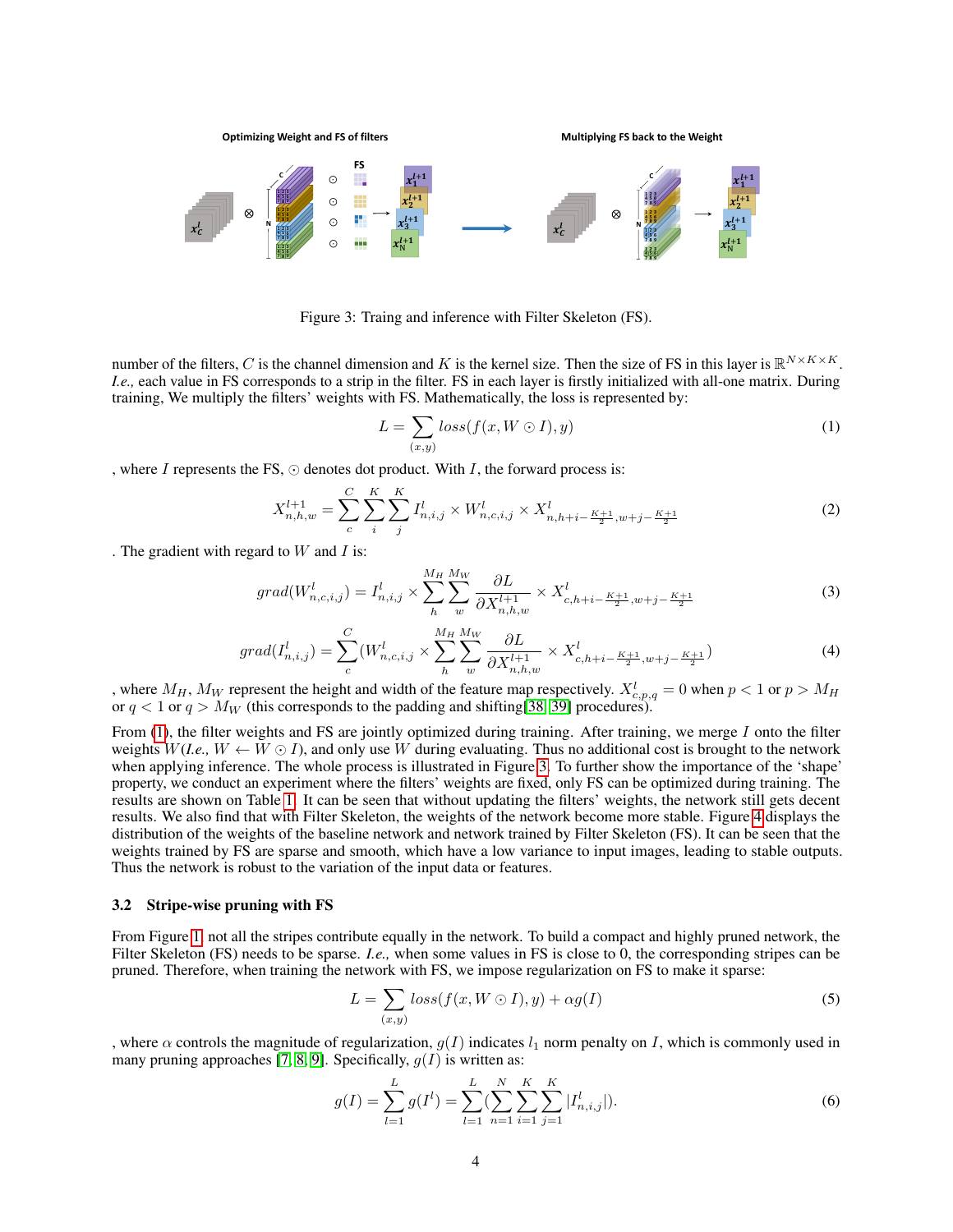

<span id="page-4-0"></span>Figure 4: This left and the right figure shows the distribution of the weights of baseline and FS on the first convolution layer, respectively. In this layer, each filter has 9 strips. Each mini-figure shows the  $l_1$  norm of the stripes located in the same position of all the filters. The mean and std are also reported.

From [\(5\)](#page-3-2), FS implicitly learns the optimal shape of each filter. In Section [4.4,](#page-7-0) we visualize the shape of filters to further show this phenomenon. To lead efficient pruning, we set a threshold  $\delta$ , the stripes whose corresponding values in FS are smaller than  $\delta$  will not be updated during training and can be pruned afterwards. It is worth noticing that when performing inference on the pruned network, we can not directly use the filter as a whole to perform convolution on the input feature map since the filter is broken. Instead, we need to use each stripe independently to perform convolution and sum the feature map produced by each stripe, as shown in Figure [5.](#page-5-1) Mathematically, the convolution process in SWP is written as:

<span id="page-4-1"></span>
$$
X_{n,h,w}^{l+1} = \sum_{c}^{C} \sum_{i}^{K} \sum_{j}^{K} W_{n,c,i,j}^{l} \times X_{n,h-i+\frac{K+1}{2},w-j+\frac{K+1}{2}}^{l} \quad standard \; convolution
$$
\n
$$
= \sum_{i}^{K} \sum_{j}^{K} \left( \sum_{c}^{C} W_{n,c,i,j}^{l} \times X_{n,h-i+\frac{K+1}{2},w-j+\frac{K+1}{2}}^{l} \right) \quad string \;wise \; convolution
$$
\n(7)

, where  $X_{n,h,w}^{l+1}$  is one point of the feature map in the  $l + 1$ -th layer. From [\(7\)](#page-4-1), SWP only modifies the calculation order in the conventional convolution process, thus no additional operations (Flops) are added to the network. It is worth noting that, since each stripe has its own position in the filter. SWP needs to record the indexes of all the stripes. However, it costs little compared to the whole network parameters. Suppose the *l*-th convolutional layer's weight  $W^l$  is of size  $\mathbb{R}^{N\times C\times K\times K}$ . For SWP, we need to record  $N\times K\times K$  indexes. Compared to the individual weight pruning which records  $N \times C \times K \times K$  indexes, we reduce the weight pruning's indexes by C times. Also, we do not need to record the indexes of the filter if all the stripes in such filter are removed from the network, and SWP degenerates to conventional filter-wise pruning. For a fair comparison with traditional FP-based methods, we add the number of indexes when calculating the number of network parameters.

There is two advantage of SWP compared to the traditional FP-based pruning:

- Suppose the kernel size is  $K \times K$ , then SWP achieves  $K^2 \times$  finer granularity than traditional FP-based pruning, which leads to a higher pruning ratio.
- For certain datasets, *e.g.,* CIFAR-10, the network pruned by SWP keeps high performance even without a fine-tuning process. This separates SWP from many other FP-based pruning methods that require multiple fine-tuning procedures. The reason is that FS learns an optimal shape for each filter. By pruning unimportant stripes, the filter does not lose much useful information. In contrast, FP pruning directly removes filters which may damage the information learned by the network.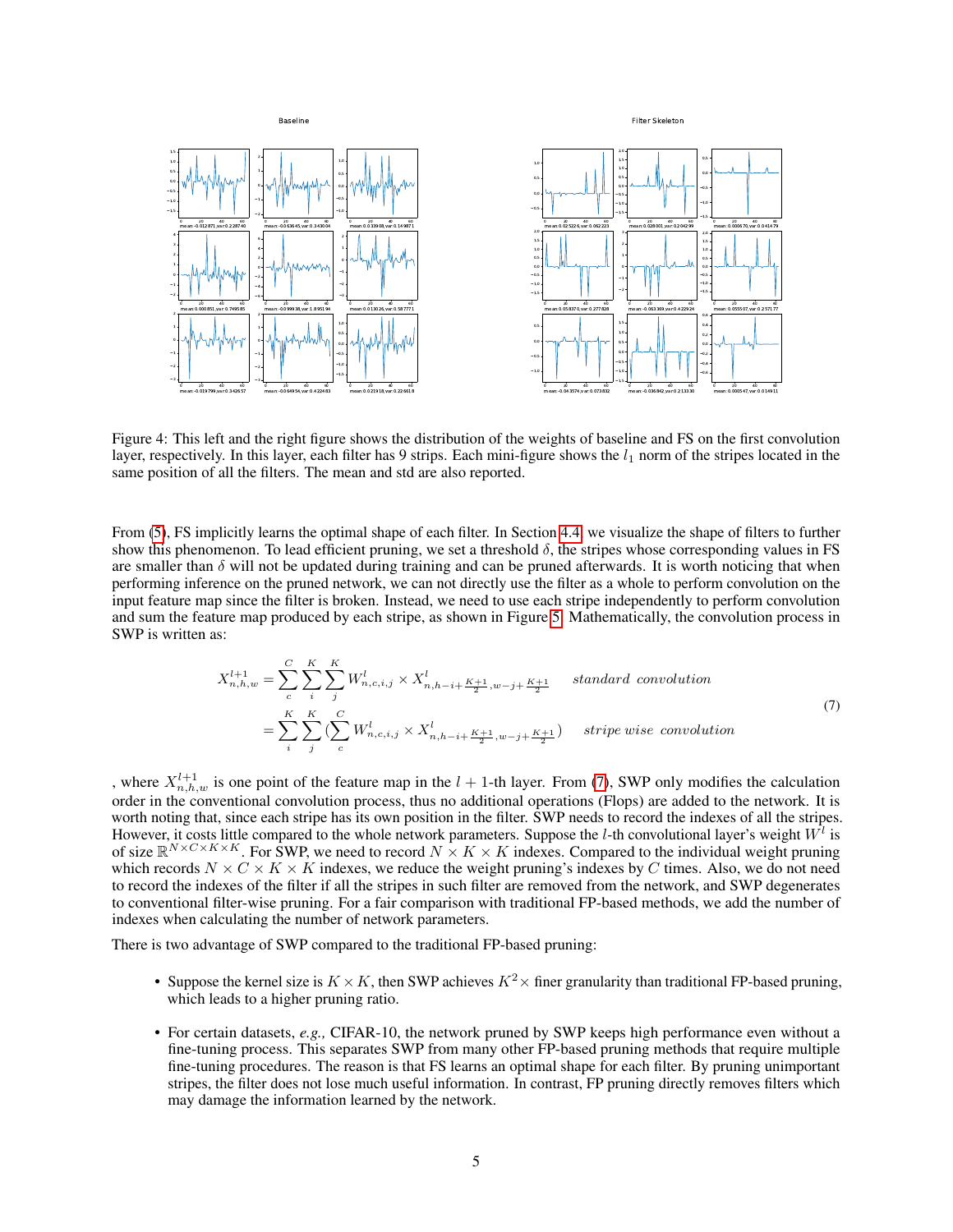

<span id="page-5-1"></span>Figure 5: Pruning process in SWP.

# 4 Experiments

This section arranges as follows: In Section [4.1,](#page-5-2) we introduce the implementation details in the paper; in Section [4.2,](#page-5-0) we compare SWP with group-wise pruning; in Section [4.3,](#page-5-3) we show SWP achieves state-of-art pruning ratio on CIFAR-10 and ImageNet datasets compared to filter-wise, channel-wise or shape-wise pruning; in Section [4.4,](#page-7-0) we visualize the pruned filters; in Section [4.5,](#page-7-1) we perform ablation studies to study how hyper-parameters influence SWP.

# <span id="page-5-2"></span>4.1 Implementation Details

Datasets and Models: CIFAR-10 [\[40\]](#page-9-16) and ImageNet [\[41\]](#page-9-17) are two popular datastes and are adopted in our experiments. CIFAR-10 dataset contains 50K training images and 10K test images for 10 classes. ImageNet contains 1.28 million training images and 50K test images for 1000 classes. On CIFAR-10, we evaluated our method on two popular network structures: VGG16 [\[42\]](#page-9-18), ResNet56 [\[43\]](#page-9-19). On ImageNet dataset, we adopt ResNet18.

Baseline Setting: Our baseline setting is consistent with [\[9\]](#page-8-8). For CIFAR-10, the model was trained for 160 epochs with a batch size of 64. The initial learning rate is set to 0.1 and divide it by 10 at the epoch 80 and 120. The simple data augmentation (random crop and random horizontal flip) is used for training images. For ImageNet, we follow the official PyTorch implementation  $1$  that train the model for 90 epochs with a batch size of 256. The initial learning rate is set to 0.1 and divide it by 10 every 30 epochs. Images are resized to  $256 \times 256$ , then randomly crop a  $224 \times 224$  area from the original image for training. The testing is on the center crop of  $224 \times 224$  pixels.

**SWP setting:** The basic hyper-parameters setting is consistent with the baseline.  $\alpha$  is set to 1e-5 in [\(5\)](#page-3-2) and the threshold  $\delta$  is set to 0.05. For CIFAR-10, we do not fine-tune the network after stripe selection. For ImageNet, we perform a one-time fine-tuning after pruning.

# <span id="page-5-0"></span>4.2 Group-wise pruning *vs* stripe-wise pruning

Since group-wise pruning can also be implemented via Skeleton, we perform group-wise pruning and SWP both based on the Skeleton. Figure [6](#page-6-0) shows the results. We can see under the same number of parameters or Flops, SWP achieves a higher performance compared to group-wise pruning. We also find that in group-wise pruning, layer2.7.conv1 and layer2.7.conv2 will be identified as invalid (*i.e.,* all the weights in such layer will be pruned by the algorithm) when the pruning ratio reaches 76.64%. However, this phenomenon does not appear at stripe-wise pruning even with an 87.36% pruning ratio, which further verifies our hypothesis that group-wise pruning breaks the independent assumption on the filters and may easily lose representation ability. In contrast, SWP keeps each filter independent of each other, thus can achieve a higher pruning ratio.

## <span id="page-5-3"></span>4.3 Comparing SWP with state-of-art methods

We compare SWP with recent state-of-arts pruning methods. Table [2](#page-6-1) and Table [3](#page-6-2) lists the comparison on CIFAR-10 and ImageNet, respectively. In Table [2,](#page-6-1) IR [\[16\]](#page-8-15) is group-wise pruning method, the others except SWP are filter-wise or channel-wise methods. We can see GBN [\[29\]](#page-9-5) even outperforms the shape-wise pruning method. From our analysis, group-wise pruning regularizes the network's weights in the same positions among all the filters, which may cause the network to lose useful information. Thus group-wise pruning may not be the best choice. However, SWP outperforms other methods by a large margin. For example, when pruning VGG16, SWP can reduce the number of parameters by 92.66% and the number of Flops by 71.16% without losing network performance. On ImageNet, SWP could also

<span id="page-5-4"></span><sup>1</sup> https://github.com/pytorch/examples/tree/master/imagenet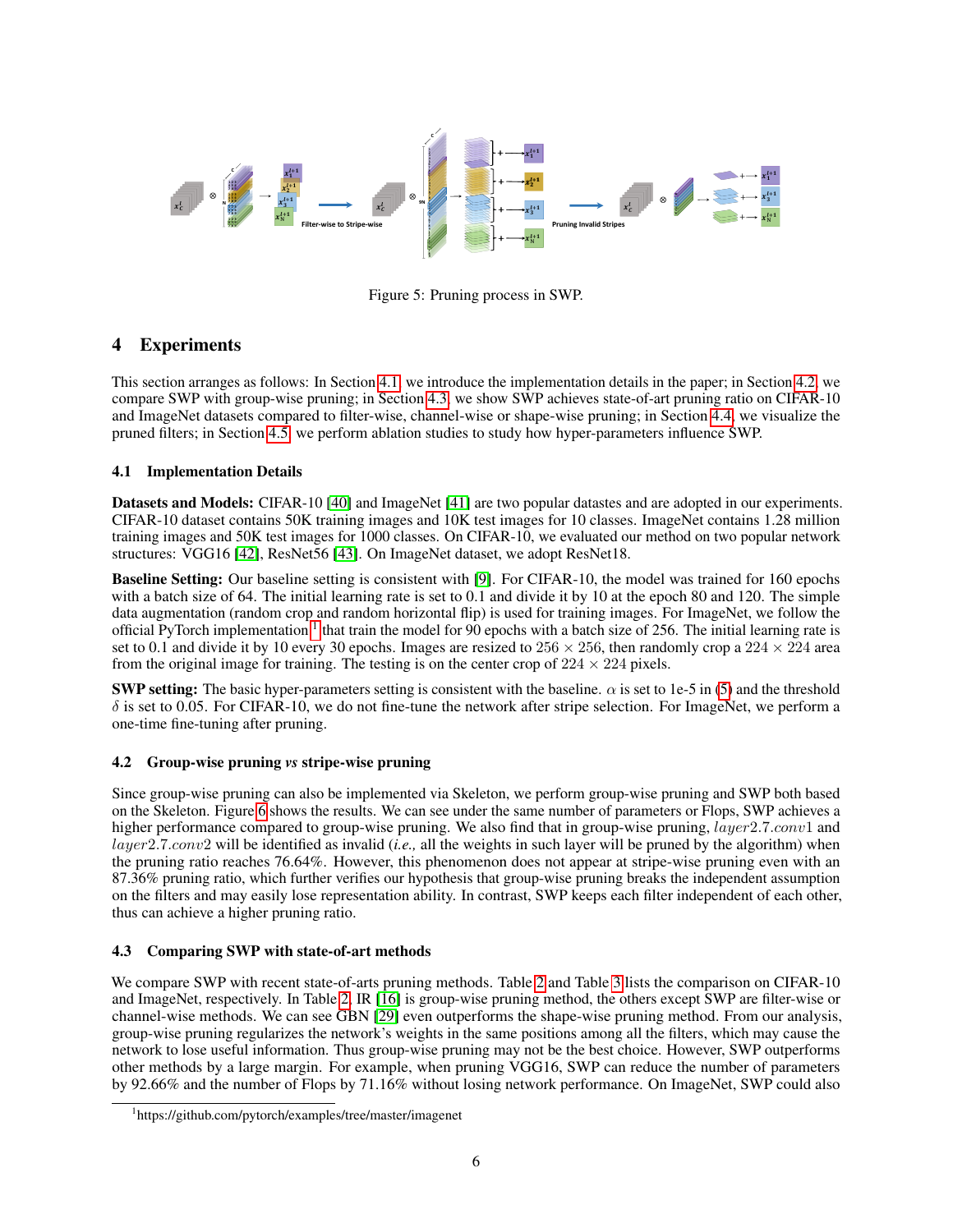

<span id="page-6-0"></span>Figure 6: Comparing SWP with group-wise pruning on CIFAR-10. The backbone is VGG16.

Table 2: Comparing SWP with state-of-arts FP-based methods on CIFAR-10 dataset. The baseline accuracy of ResNet56 is 93.1% [\[29\]](#page-9-5), while VGG16's baseline accuracy is 93.25% [\[7\]](#page-8-6).

<span id="page-6-1"></span>

| Backbone             | <b>Metrics</b>                         | Params $(\%)$ | $\overline{\text{FLOPS}}(\%)$ | $Accuracy(\%) \downarrow$ |
|----------------------|----------------------------------------|---------------|-------------------------------|---------------------------|
|                      | L <sub>1</sub> [7] ( <b>ICLR</b> 2017) | 64            | 34.3                          | $-0.15$                   |
|                      | ThiNet[24] (ICCV 2017)                 | 63.95         | 64.02                         | 2.49                      |
|                      | SSS[44] (ECCV 2018)                    | 73.8          | 41.6                          | 0.23                      |
| VGG16                | SFP[45] (IJCAI 2018)                   | 63.95         | 63.91                         | 1.17                      |
|                      | GAL[27] (CVPR 2019)                    | 77.6          | 39.6                          | 1.22                      |
|                      | Hinge[46] (CVPR 2020)                  | 80.05         | 39.07                         | $-0.34$                   |
|                      | HRank[47] (CVPR 2020)                  | 82.9          | 53.5                          | $-0.18$                   |
|                      | <b>Ours</b>                            | 92.66         | 71.16                         | $-0.4$                    |
| ResNet <sub>56</sub> | L <sub>1</sub> [7] (ICLR 2017)         | 13.7          | 27.6                          | $-0.02$                   |
|                      | CP[8] (ICCV 2017)                      |               | 50                            | 1.00                      |
|                      | NISP[25] (CVPR 2018)                   | 42.6          | 43.6                          | 0.03                      |
|                      | DCP[48] (NeurIPS 2018)                 | 70.3          | 47.1                          | $-0.01$                   |
|                      | IR[16] (IJCNN 2019)                    |               | 67.7                          | 0.4                       |
|                      | C-SGD[49] (CVPR 2019)                  |               | 60.8                          | $-0.23$                   |
|                      | GBN [29] (NeurIPS 2019)                | 66.7          | 70.3                          | 0.03                      |
|                      | HRank[47] (CVPR 2020)                  | 68.1          | 74.1                          | 2.38                      |
|                      | Ours                                   | 77.7          | 75.6                          | 0.12                      |

<span id="page-6-2"></span>Table 3: Comparing SWP with state-of-arts pruning methods on ImageNet dataset. All the methods use ResNet18 as the backbone and the baseline top-1 and top-5 accuracy are 69.76% and 89.08%, respectively.

| Backbone | <b>Metrics</b>              | $FLOPS(\%)$ | Top- $1(\%) \downarrow$ | Top-5(%) $\downarrow$ |
|----------|-----------------------------|-------------|-------------------------|-----------------------|
| ResNet18 | $LCCL[50]$ (CVPR 2017)      | 35.57       | 3.43                    | 2.14                  |
|          | SFP[45] (IJCAI 2018)        | 42.72       | 2.66                    | 1.3                   |
|          | FPGM[51] (CVPR 2019)        | 42.72       | 1.35                    | 0.6                   |
|          | TAS[52] (NeurIPS 2019)      | 43.47       | 0.61                    | $-0.11$               |
|          | <b>DMCP[53] (CVPR 2020)</b> | 42.81       | 0.56                    |                       |
|          | Ours ( $\alpha = 5e - 6$ )  | 50.48       | $-0.23$                 | $-0.22$               |
|          | Ours ( $\alpha = 2e - 5$ )  | 54.58       | 0.17                    | 0.04                  |

achieve better performance than recent benchmark approaches. For example, SWP can reduce the FLOPs by 54.58% without an obvious accuracy drop. We want to emphasize that even though SWP brings indexes of strips, the cost is little. When performing calculation on the number of parameters, We have added these indexes in the calculation on Table [2](#page-6-1) and Table [3.](#page-6-2) The pruning ratio of SWP is still significant and achieves state-of-art results.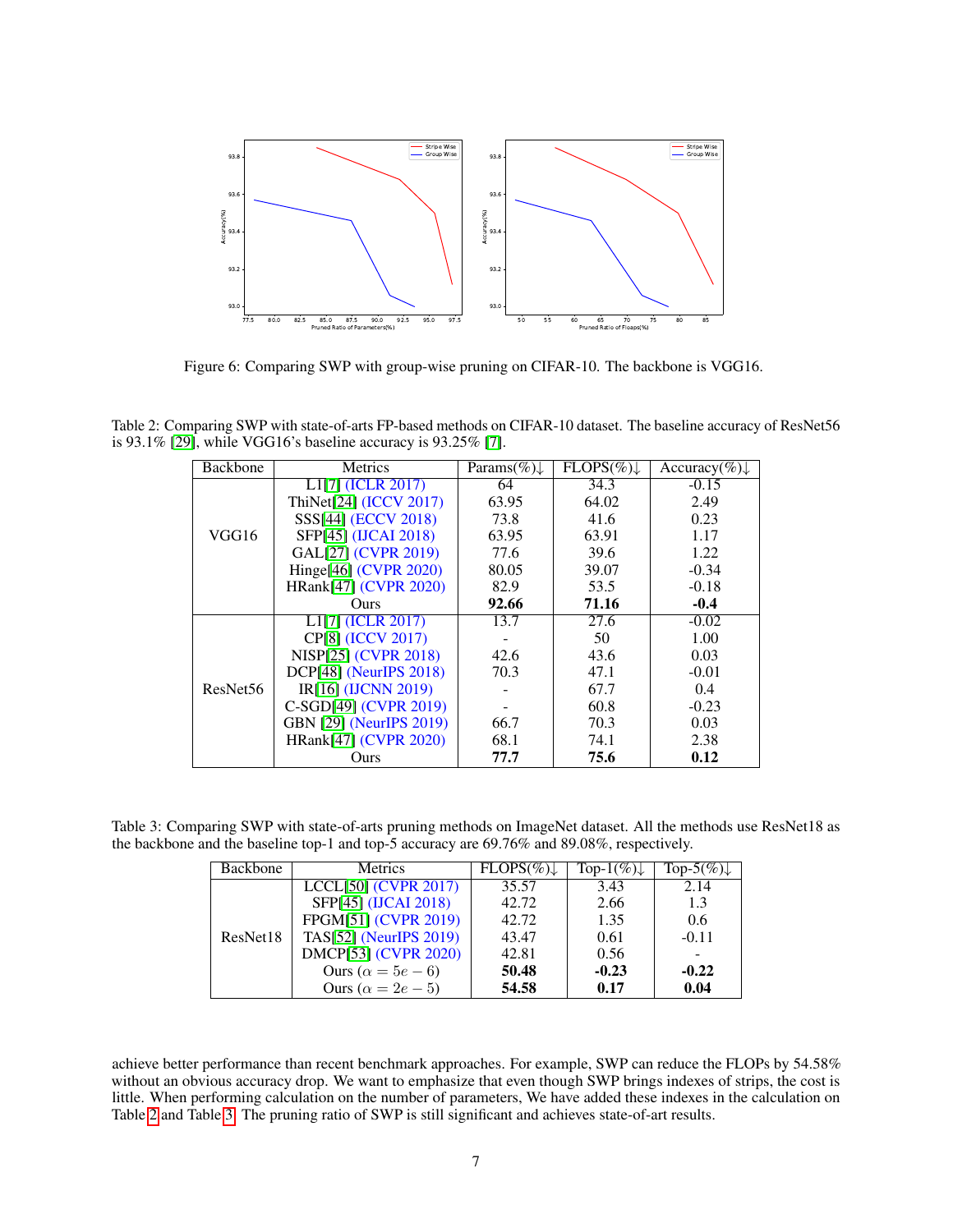

<span id="page-7-2"></span>Figure 7: The visualization of the VGG19 filters pruned by SWP. From top to bottom, we display the filters according to their frequency in such layer. White color denotes the corresponding strip in the filter is removed by SWP.

<span id="page-7-3"></span>Table 4: This table shows how  $\alpha$  and  $\delta$  affects SWP results. The experiment is conducted on CIFAR-10. The network is ResNet56.

| $\alpha$     | $0.8e-5$ | $.2e-5$ | .4e-5 |        |       | 1e-5  |       |       |
|--------------|----------|---------|-------|--------|-------|-------|-------|-------|
|              |          | 0.05    |       | 0.01   | 0.03  | 0.05  | 0.07  | 0.09  |
| Params $(M)$ | 0.25     | 0.21    | 0.2   | 0.45   | 0.34  | 0.21  | 0.16  | 0.12  |
| Flops $(M)$  | 61.16    | 47.71   | 41.23 | 111.68 | 74.83 | 56.10 | 41.59 | 29.72 |
| Accuracy(%)  | 92.73    | 92.43   | 92.12 | 93.25  | 92.82 | 92.98 | 92.43 | 91.83 |

### <span id="page-7-0"></span>4.4 Visualizing the pruned filters

We visualize the filters of VGG19 to show what the sparse network look like after pruning by SWP. The kernel size of VGG19 is  $\mathbb{R}^{3\times3}$ , thus there are 9 strips in each filter. Each filter has  $2^9$  forms since each strip can be removed or preserved. We display the filters of each layer according to their frequency of each form. Figure [7](#page-7-2) shows the visualization results. There are some interesting phenomenons:

- For each layer, most filters are directly pruned with all the strips.
- In the middle layers, most preserved filters only have one strip. However, in the layers that close to input, most preserved layers have multiple strips. Suggesting the redundancy most happens in the middle layers.

We believe this visualization may towards a better understanding of CNNs. In the past, we always regard filter as the smallest unit in CNN. However, from our experiment, the architecture of the filter itself is also important and can be learned by pruning. More visualization results can be found in the supplementary material.

### <span id="page-7-1"></span>4.5 Ablation Study

In this section, we study how different hyper-parameters affect pruning results. We mainly study the weighting coefficient  $\alpha$  in [\(1\)](#page-3-0) and the pruning threshold  $\delta$ . Table [4](#page-7-3) shows the experimental results. We find  $\alpha = 1e - 5$  and  $\delta = 0.05$  gives the acceptable pruning ratio and test accuracy.

## 5 Conclusion

In this paper, we propose a new pruning paradigm called SWP. Instead of pruning the whole filter, SWP regards each filter as a combination of multiple stripes  $(i.e., 1 \times 1$  filters), and performs pruning on the stripes. We also introduce Filter Skeleton (FS) to efficiently learn the optimal shape of the filters for pruning. Through extensive experiments and analyses, we demonstrate the effectiveness of the SWP framework. Future work can be done to develop a more efficient regularizer to further optimize DNNs.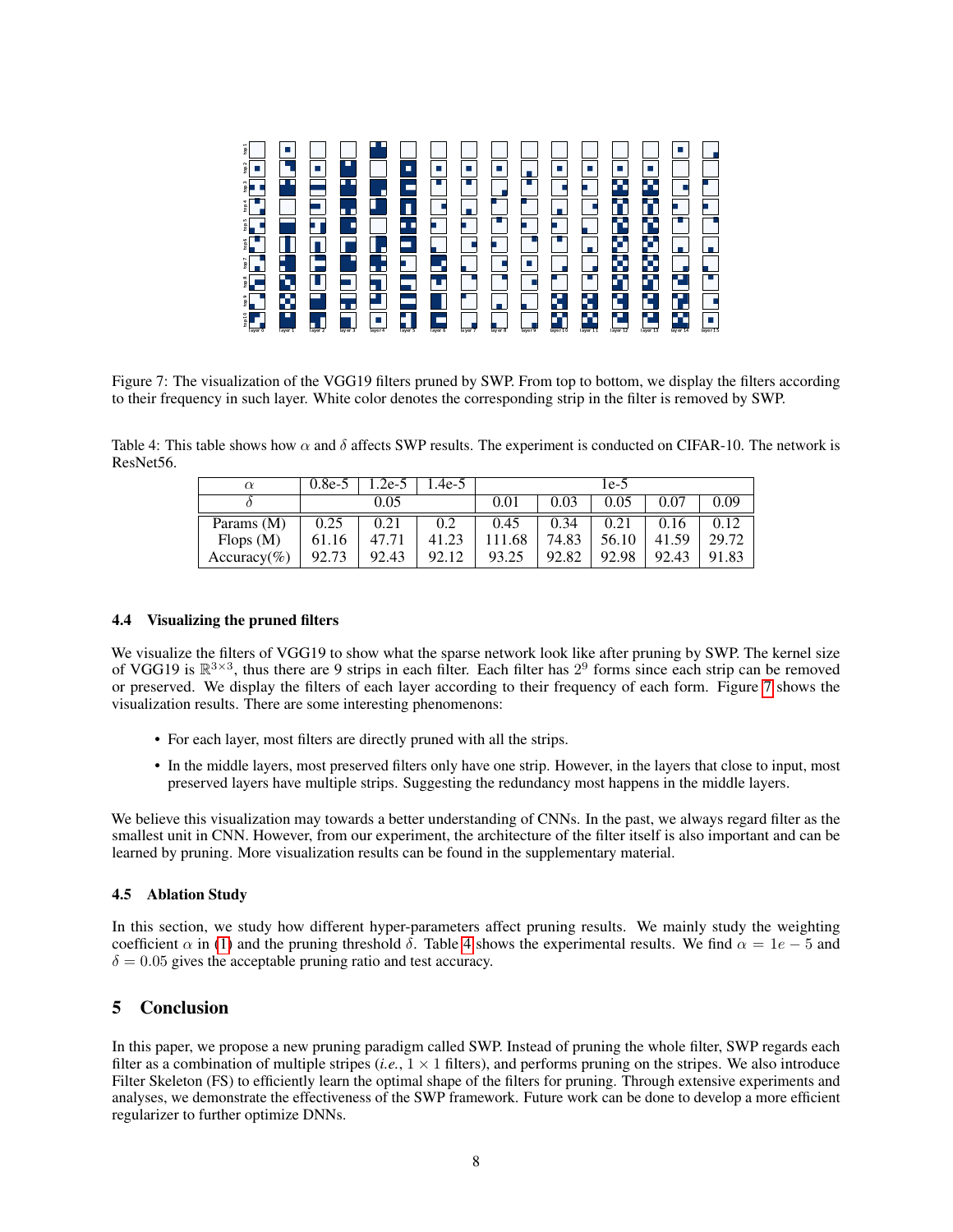Acknowledgements: The work was supported in part by the Shenzhen Fundamental Research Fund under Grant JCYJ20180306172023949, in part by the Guangdong Basic and Applied Basic Research Foundation under Grant 2019B1515120055, in part by the Shenzhen Research Institute of Big Data, in part by the Shenzhen Institute of Artificial Intelligence and Robotics for Society, and in part by the Medical Biometrics Perception and Analysis Engineering Laboratory, Shenzhen, China.

### References

- <span id="page-8-0"></span>[1] Alex Graves, Abdel-rahman Mohamed, and Geoffrey Hinton. Speech recognition with deep recurrent neural networks. In *2013 IEEE international conference on acoustics, speech and signal processing*, pages 6645–6649. IEEE, 2013.
- <span id="page-8-1"></span>[2] Alex Krizhevsky, Ilya Sutskever, and Geoffrey E Hinton. Imagenet classification with deep convolutional neural networks. In *Advances in neural information processing systems*, pages 1097–1105, 2012.
- <span id="page-8-2"></span>[3] William Lotter, Gabriel Kreiman, and David Cox. Deep predictive coding networks for video prediction and unsupervised learning. *arXiv preprint arXiv:1605.08104*, 2016.
- <span id="page-8-3"></span>[4] Xiang Zhang and Yann LeCun. Text understanding from scratch. *arXiv preprint arXiv:1502.01710*, 2015.
- <span id="page-8-4"></span>[5] Song Han, Jeff Pool, John Tran, and William Dally. Learning both weights and connections for efficient neural network. In *Advances in neural information processing systems*, pages 1135–1143, 2015.
- <span id="page-8-5"></span>[6] Song Han, Huizi Mao, and William J Dally. Deep compression: Compressing deep neural networks with pruning, trained quantization and huffman coding. *arXiv preprint arXiv:1510.00149*, 2015.
- <span id="page-8-6"></span>[7] Hao Li, Asim Kadav, Igor Durdanovic, Hanan Samet, and Hans Peter Graf. Pruning filters for efficient convnets. *arXiv preprint arXiv:1608.08710*, 2016.
- <span id="page-8-7"></span>[8] Yihui He, Xiangyu Zhang, and Jian Sun. Channel pruning for accelerating very deep neural networks. In *Proceedings of the IEEE International Conference on Computer Vision*, pages 1389–1397, 2017.
- <span id="page-8-8"></span>[9] Zhuang Liu, Jianguo Li, Zhiqiang Shen, Gao Huang, Shoumeng Yan, and Changshui Zhang. Learning efficient convolutional networks through network slimming. In *Proceedings of the IEEE International Conference on Computer Vision*, pages 2736–2744, 2017.
- <span id="page-8-9"></span>[10] Zhuang Liu, Mingjie Sun, Tinghui Zhou, Gao Huang, and Trevor Darrell. Rethinking the value of network pruning. *arXiv preprint arXiv:1810.05270*, 2018.
- <span id="page-8-10"></span>[11] Christian Szegedy, Wei Liu, Yangqing Jia, Pierre Sermanet, Scott Reed, Dragomir Anguelov, Dumitru Erhan, Vincent Vanhoucke, and Andrew Rabinovich. Going deeper with convolutions. In *The IEEE Conference on Computer Vision and Pattern Recognition (CVPR)*, June 2015.
- <span id="page-8-11"></span>[12] Christian Szegedy, Vincent Vanhoucke, Sergey Ioffe, Jon Shlens, and Zbigniew Wojna. Rethinking the inception architecture for computer vision. In *Proceedings of the IEEE conference on computer vision and pattern recognition*, pages 2818–2826, 2016.
- <span id="page-8-12"></span>[13] Xiaohan Ding, Yuchen Guo, Guiguang Ding, and Jungong Han. Acnet: Strengthening the kernel skeletons for powerful cnn via asymmetric convolution blocks. 2019.
- <span id="page-8-13"></span>[14] Vadim Lebedev and Victor Lempitsky. Fast convnets using group-wise brain damage. In *Proceedings of the IEEE Conference on Computer Vision and Pattern Recognition*, pages 2554–2564, 2016.
- <span id="page-8-14"></span>[15] Wei Wen, Chunpeng Wu, Yandan Wang, Yiran Chen, and Hai Li. Learning structured sparsity in deep neural networks. In *Advances in neural information processing systems*, pages 2074–2082, 2016.
- <span id="page-8-15"></span>[16] Huan Wang, Qiming Zhang, Yuehai Wang, Lu Yu, and Haoji Hu. Structured pruning for efficient convnets via incremental regularization. In *2019 International Joint Conference on Neural Networks (IJCNN)*, pages 1–8. IEEE, 2019.
- <span id="page-8-16"></span>[17] Yann LeCun, John S Denker, and Sara A Solla. Optimal brain damage. In *Advances in neural information processing systems*, pages 598–605, 1990.
- <span id="page-8-17"></span>[18] Babak Hassibi and David G Stork. Second order derivatives for network pruning: Optimal brain surgeon. In *Advances in neural information processing systems*, pages 164–171, 1993.
- <span id="page-8-18"></span>[19] Yiwen Guo, Anbang Yao, and Yurong Chen. Dynamic network surgery for efficient dnns. In *Advances in neural information processing systems*, pages 1379–1387, 2016.
- <span id="page-8-19"></span>[20] Alireza Aghasi, Afshin Abdi, Nam Nguyen, and Justin Romberg. Net-trim: Convex pruning of deep neural networks with performance guarantee. In *Advances in Neural Information Processing Systems*, pages 3177–3186, 2017.
- <span id="page-8-20"></span>[21] Zhenhua Liu, Jizheng Xu, Xiulian Peng, and Ruiqin Xiong. Frequency-domain dynamic pruning for convolutional neural networks. In *Advances in Neural Information Processing Systems*, pages 1043–1053, 2018.
- <span id="page-8-21"></span>[22] Hyeong-Ju Kang. Accelerator-aware pruning for convolutional neural networks. *CoRR*, abs/1804.09862, 2018.
- <span id="page-8-22"></span>[23] Song Han, Xingyu Liu, Huizi Mao, Jing Pu, Ardavan Pedram, Mark A Horowitz, and William J Dally. Eie: efficient inference engine on compressed deep neural network. *ACM SIGARCH Computer Architecture News*, 44(3):243–254, 2016.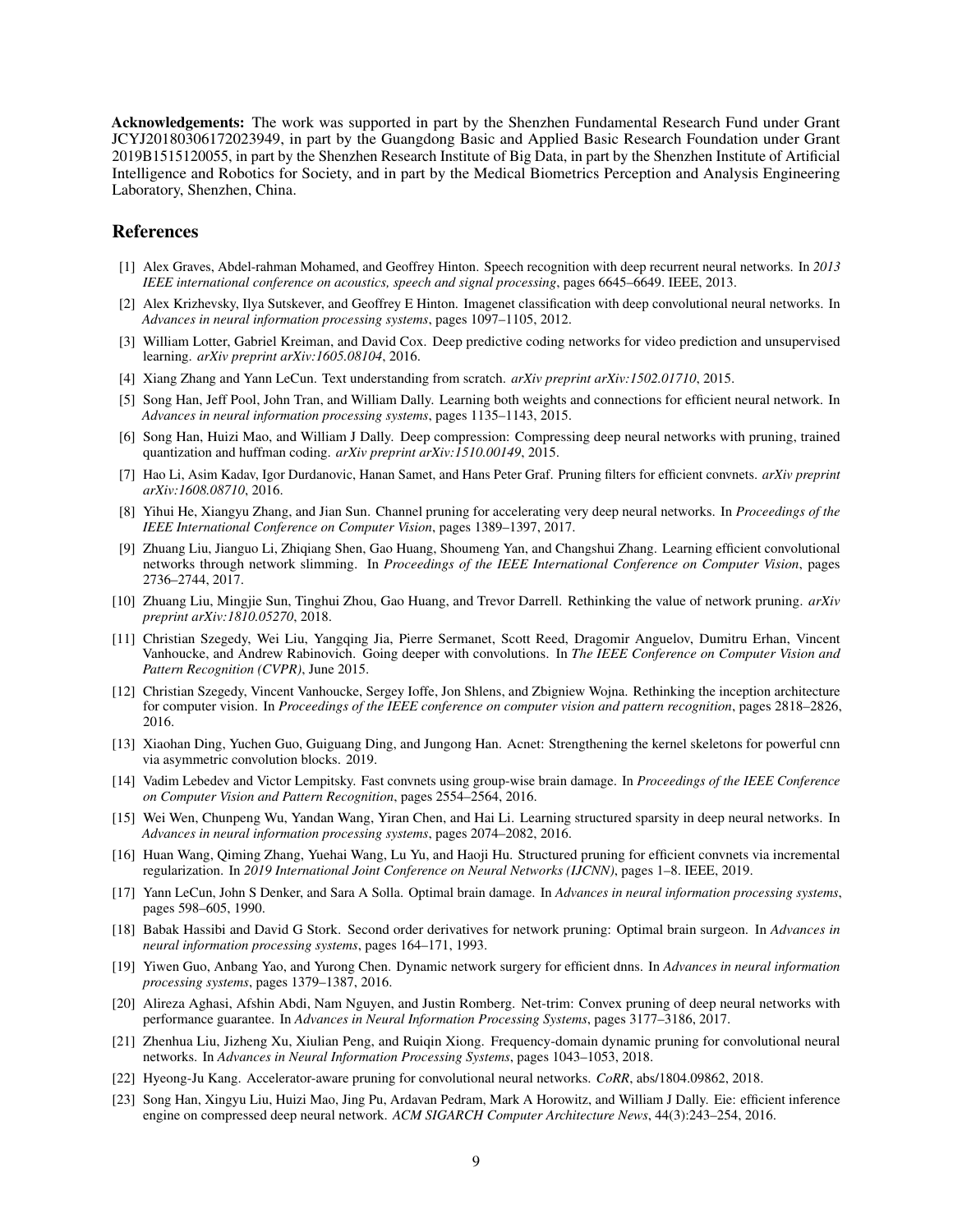- <span id="page-9-0"></span>[24] Jian-Hao Luo, Jianxin Wu, and Weiyao Lin. Thinet: A filter level pruning method for deep neural network compression. In *Proceedings of the IEEE international conference on computer vision*, pages 5058–5066, 2017.
- <span id="page-9-1"></span>[25] Ruichi Yu, Ang Li, Chun-Fu Chen, Jui-Hsin Lai, Vlad I Morariu, Xintong Han, Mingfei Gao, Ching-Yung Lin, and Larry S Davis. Nisp: Pruning networks using neuron importance score propagation. In *Proceedings of the IEEE Conference on Computer Vision and Pattern Recognition*, pages 9194–9203, 2018.
- <span id="page-9-2"></span>[26] Yihui He, Ji Lin, Zhijian Liu, Hanrui Wang, Li-Jia Li, and Song Han. Amc: Automl for model compression and acceleration on mobile devices. In *Proceedings of the European Conference on Computer Vision (ECCV)*, pages 784–800, 2018.
- <span id="page-9-3"></span>[27] Shaohui Lin, Rongrong Ji, Chenqian Yan, Baochang Zhang, Liujuan Cao, Qixiang Ye, Feiyue Huang, and David Doermann. Towards optimal structured cnn pruning via generative adversarial learning. In *Proceedings of the IEEE Conference on Computer Vision and Pattern Recognition*, pages 2790–2799, 2019.
- <span id="page-9-4"></span>[28] Carl Lemaire, Andrew Achkar, and Pierre-Marc Jodoin. Structured pruning of neural networks with budget-aware regularization. In *Proceedings of the IEEE Conference on Computer Vision and Pattern Recognition*, pages 9108–9116, 2019.
- <span id="page-9-5"></span>[29] Zhonghui You, Kun Yan, Jinmian Ye, Meng Ma, and Ping Wang. Gate decorator: Global filter pruning method for accelerating deep convolutional neural networks. In *Advances in Neural Information Processing Systems*, pages 2130–2141, 2019.
- <span id="page-9-6"></span>[30] Jonathan Frankle and Michael Carbin. The lottery ticket hypothesis: Finding sparse, trainable neural networks. *arXiv preprint arXiv:1803.03635*, 2018.
- <span id="page-9-7"></span>[31] Huizi Mao, Song Han, Jeff Pool, Wenshuo Li, Xingyu Liu, Yu Wang, and William J Dally. Exploring the granularity of sparsity in convolutional neural networks. In *Proceedings of the IEEE Conference on Computer Vision and Pattern Recognition Workshops*, pages 13–20, 2017.
- <span id="page-9-8"></span>[32] Zehao Huang and Naiyan Wang. Data-driven sparse structure selection for deep neural networks. *ECCV*, 2018.
- <span id="page-9-9"></span>[33] Aditya Kusupati, Vivek Ramanujan, Raghav Somani, Mitchell Wortsman, Prateek Jain, Sham Kakade, and Ali Farhadi. Soft threshold weight reparameterization for learnable sparsity. In *Proceedings of the International Conference on Machine Learning*, July 2020.
- <span id="page-9-10"></span>[34] Aditya Kusupati, V. Ramanujan, Raghav Somani, Mitchell Wortsman, Prateek Jain, Sham M. Kakade, and Ali Farhadi. Soft threshold weight reparameterization for learnable sparsity. *ArXiv*, abs/2002.03231, 2020.
- <span id="page-9-11"></span>[35] Kai Han, Yunhe Wang, Yixing Xu, Chunjing Xu, Dacheng Tao, and Chang Xu. Full-stack filters to build minimum viable cnns. *arXiv preprint arXiv:1908.02023*, 2019.
- <span id="page-9-12"></span>[36] Ting Wu Chin, Ruizhou Ding, Cha Zhang, and Diana Marculescu. Towards efficient model compression via learned global ranking. *arXiv*, 2019.
- <span id="page-9-13"></span>[37] Carl Lemaire, Andrew Achkar, and Pierre Marc Jodoin. Structured pruning of neural networks with budget-aware regularization. 2018.
- <span id="page-9-14"></span>[38] Bichen Wu, Alvin Wan, Xiangyu Yue, Peter Jin, Sicheng Zhao, Noah Golmant, Amir Gholaminejad, Joseph Gonzalez, and Kurt Keutzer. Shift: A zero flop, zero parameter alternative to spatial convolutions. 2017.
- <span id="page-9-15"></span>[39] Yao Lu, G. Lu, Bob Zhang, Yuanrong Xu, and Jinxing Li. Super sparse convolutional neural networks. In *AAAI*, 2019.
- <span id="page-9-16"></span>[40] Alex Krizhevsky, Geoffrey Hinton, et al. Learning multiple layers of features from tiny images. 2009.
- <span id="page-9-17"></span>[41] Jia Deng, Wei Dong, Richard Socher, Li-Jia Li, Kai Li, and Li Fei-Fei. Imagenet: A large-scale hierarchical image database. In *2009 IEEE conference on computer vision and pattern recognition*, pages 248–255. Ieee, 2009.
- <span id="page-9-18"></span>[42] Karen Simonyan and Andrew Zisserman. Very deep convolutional networks for large-scale image recognition. *arXiv preprint arXiv:1409.1556*, 2014.
- <span id="page-9-19"></span>[43] Kaiming He, Xiangyu Zhang, Shaoqing Ren, and Jian Sun. Deep residual learning for image recognition. In *Proceedings of the IEEE conference on computer vision and pattern recognition*, pages 770–778, 2016.
- <span id="page-9-20"></span>[44] Zehao Huang and Naiyan Wang. Data-driven sparse structure selection for deep neural networks. In *Proceedings of the European conference on computer vision (ECCV)*, pages 304–320, 2018.
- <span id="page-9-21"></span>[45] Yang He, Guoliang Kang, Xuanyi Dong, Yanwei Fu, and Yi Yang. Soft filter pruning for accelerating deep convolutional neural networks. *arXiv preprint arXiv:1808.06866*, 2018.
- <span id="page-9-22"></span>[46] Yawei Li, Shuhang Gu, Christoph Mayer, Luc Van Gool, and Radu Timofte. Group sparsity: The hinge between filter pruning and decomposition for network compression. *arXiv preprint arXiv:2003.08935*, 2020.
- <span id="page-9-23"></span>[47] Mingbao Lin, Rongrong Ji, Yan Wang, Yichen Zhang, Baochang Zhang, Yonghong Tian, and Ling Shao. Hrank: Filter pruning using high-rank feature map. *arXiv preprint arXiv:2002.10179*, 2020.
- <span id="page-9-24"></span>[48] Zhuangwei Zhuang, Mingkui Tan, Bohan Zhuang, Jing Liu, Yong Guo, Qingyao Wu, Junzhou Huang, and Jinhui Zhu. Discrimination-aware channel pruning for deep neural networks. In *Advances in Neural Information Processing Systems*, pages 875–886, 2018.
- <span id="page-9-25"></span>[49] Xiaohan Ding, Guiguang Ding, Yuchen Guo, and Jungong Han. Centripetal sgd for pruning very deep convolutional networks with complicated structure. In *Proceedings of the IEEE Conference on Computer Vision and Pattern Recognition*, pages 4943–4953, 2019.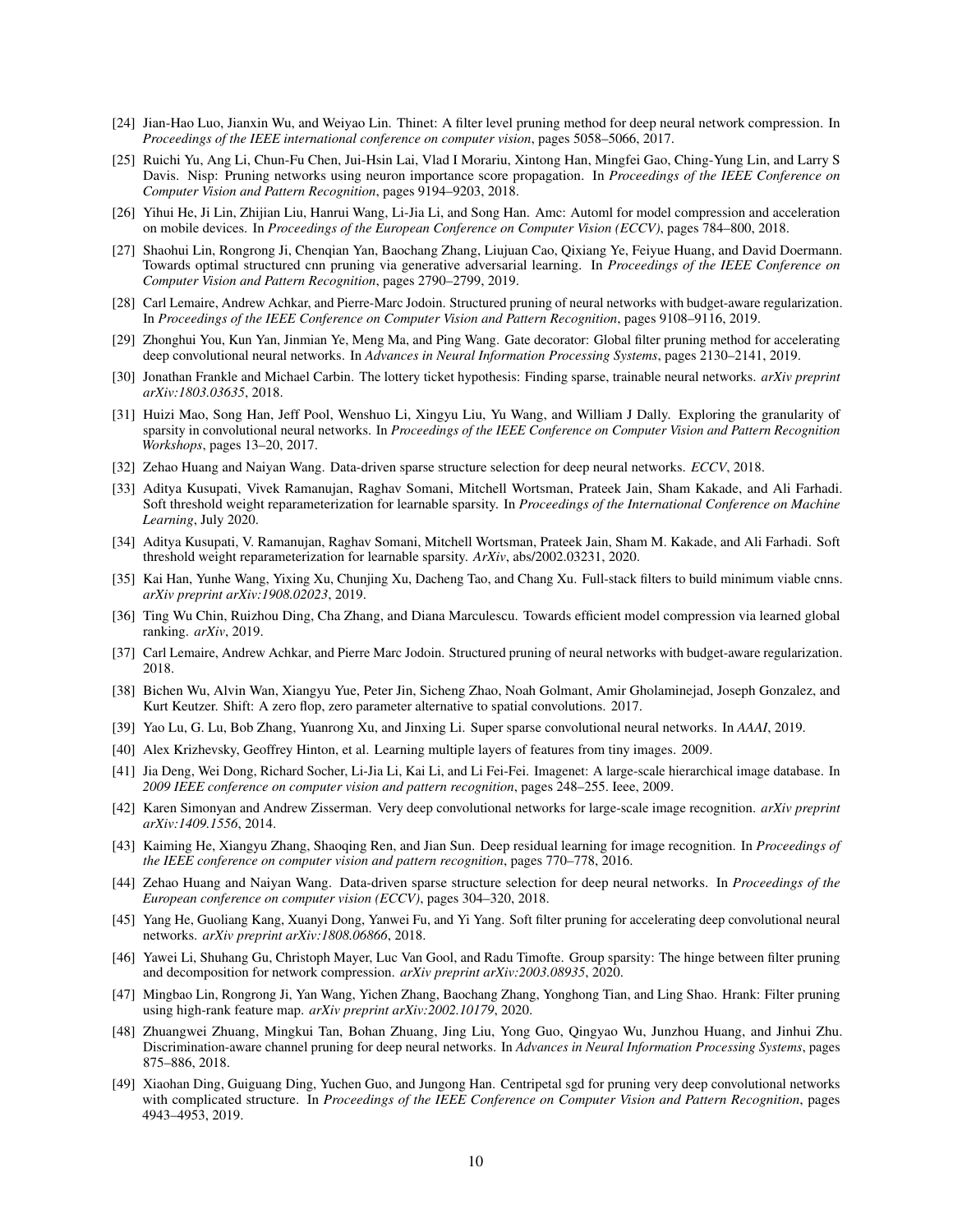- <span id="page-10-0"></span>[50] Xuanyi Dong, Junshi Huang, Yi Yang, and Shuicheng Yan. More is less: A more complicated network with less inference complexity. In *Proceedings of the IEEE Conference on Computer Vision and Pattern Recognition*, pages 5840–5848, 2017.
- <span id="page-10-1"></span>[51] Yang He, Ping Liu, Ziwei Wang, Zhilan Hu, and Yi Yang. Filter pruning via geometric median for deep convolutional neural networks acceleration. In *Proceedings of the IEEE Conference on Computer Vision and Pattern Recognition*, pages 4340–4349, 2019.
- <span id="page-10-2"></span>[52] Xuanyi Dong and Yi Yang. Network pruning via transformable architecture search. In *Advances in Neural Information Processing Systems*, pages 759–770, 2019.
- <span id="page-10-3"></span>[53] Shaopeng Guo, Yujie Wang, Quanquan Li, and Junjie Yan. Dmcp: Differentiable markov channel pruning for neural networks. *arXiv preprint arXiv:2005.03354*, 2020.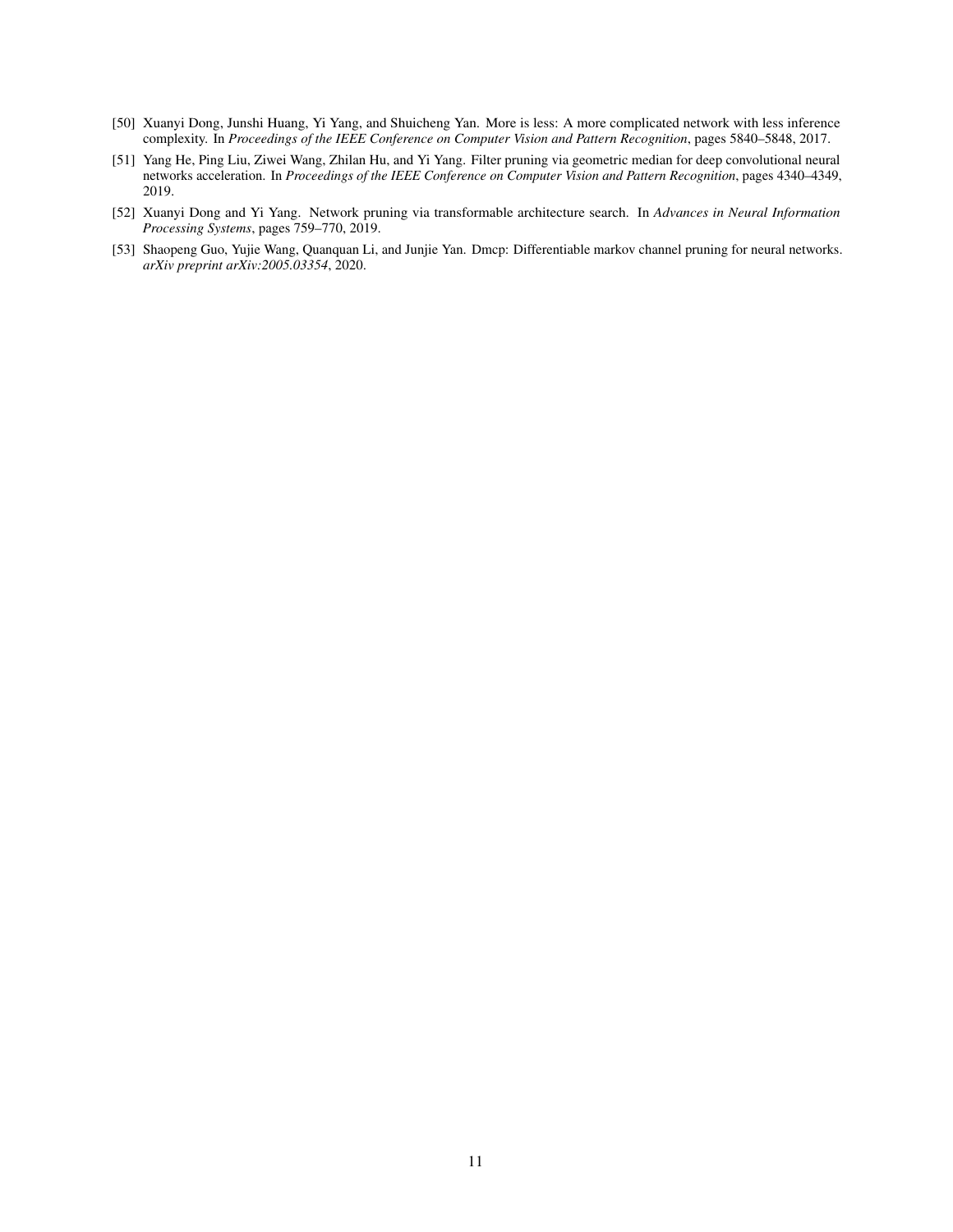

<span id="page-11-4"></span>Figure 8: Comparing Filter Skeleton with Lasso regularizer on CIFAR-10. The backbone is VGG16.

## 6 Supplementary Material

This is the supplementary material for the paper 'Pruning Filter in Filter'. Section [6.1](#page-11-0) shows that we can use SWP to continue pruning the network pruned by other FP (filter pruning) based methods. Section [6.2](#page-11-1) shows that Filter Skeleton is better than lasso regularization in the SWP framework. Section [6.3](#page-11-2) displays more visualization results.

### <span id="page-11-0"></span>6.1 Continual Pruning in SWP

Since SWP can achieve finer granularity than traditional filter pruning methods, we can use SWP to continue pruning the network pruned by other methods without obvious accuracy drop. Table [5](#page-11-3) shows the experimental results. It can be observed that SWP can help other FP-based pruning towards higher pruning ratios.

<span id="page-11-3"></span>Table 5: This table shows variant pruning methods on CIFAR-10 dataset.  $A + B$  denotes that first prune the network with method A, then continue pruning the network with method B.

| Backbone             | Metrics                       | FLOPS (M) | Params (M) | Accuracy |
|----------------------|-------------------------------|-----------|------------|----------|
|                      | <b>Baseline</b>               | 14.72     | 627.36     | 93.63    |
| VGG16                | Network Slimming [9]          | 1.44      | 272.83     | 93.60    |
|                      | <b>Network Slimming + SWP</b> | 1.09      | 204.02     | 93.62    |
| VGG19                | <b>Baseline</b>               | 20.04     | 797.61     | 93.92    |
|                      | DCP[48]                       | 10.36     | 398.42     | 93.6     |
|                      | <b>DCP+SWP</b>                | 3.40      | 253.24     | 93.4     |
| ResNet <sub>56</sub> | <b>Baseline</b>               | 0.86      | 251.49     | 93.1     |
|                      | <b>GBN [29]</b>               | 0.30      | 112.77     | 92.89    |
|                      | <b>GBN+SWP</b>                | 0.24      | 81.26      | 92.67    |

#### <span id="page-11-1"></span>6.2 Filter Skeleton *v.s.* Group Lasso

In the paper, we use Filter Skeleton (FS) to learn the optimal shape of each filter and prune the unimportant stripes. However, there exist other techniques to regularize the network to make it sparse. For example, Lasso-based regularizer [\[15\]](#page-8-14), which directly regularizes the network weights. We offer a comparison to Group Lasso regularizer in this section. Figure [8](#page-11-4) shows the results. We can see under the same number of parameters or Flops, PFF with Filter Skeleton achieves a higher performance.

#### <span id="page-11-2"></span>6.3 More Visualization Results

In this section, we show how the pruned network look like by SWP. Figure [9](#page-12-0) shows the visualization results of ResNet56 on CIFAR-10. It can be observed that (1) SWP has a higher pruning ratio on the middle layers, *e.g.,* layer 2.3 to layer 2.9. (2) The pruning ratio of each stripe is different and varies on each layer. Table [6](#page-12-1) shows the pruned network on ImageNet. For example, in<br>layer1.1.conv2, there are original 64 filters whose size is  $\mathbb{R}^{62 \times 3 \times 3}$ . After pru The pruning ratio in this layer is  $1 - \frac{300 \times 62 \times 1 \times 1}{64 \times 62 \times 3 \times 3} = 0.47$ .